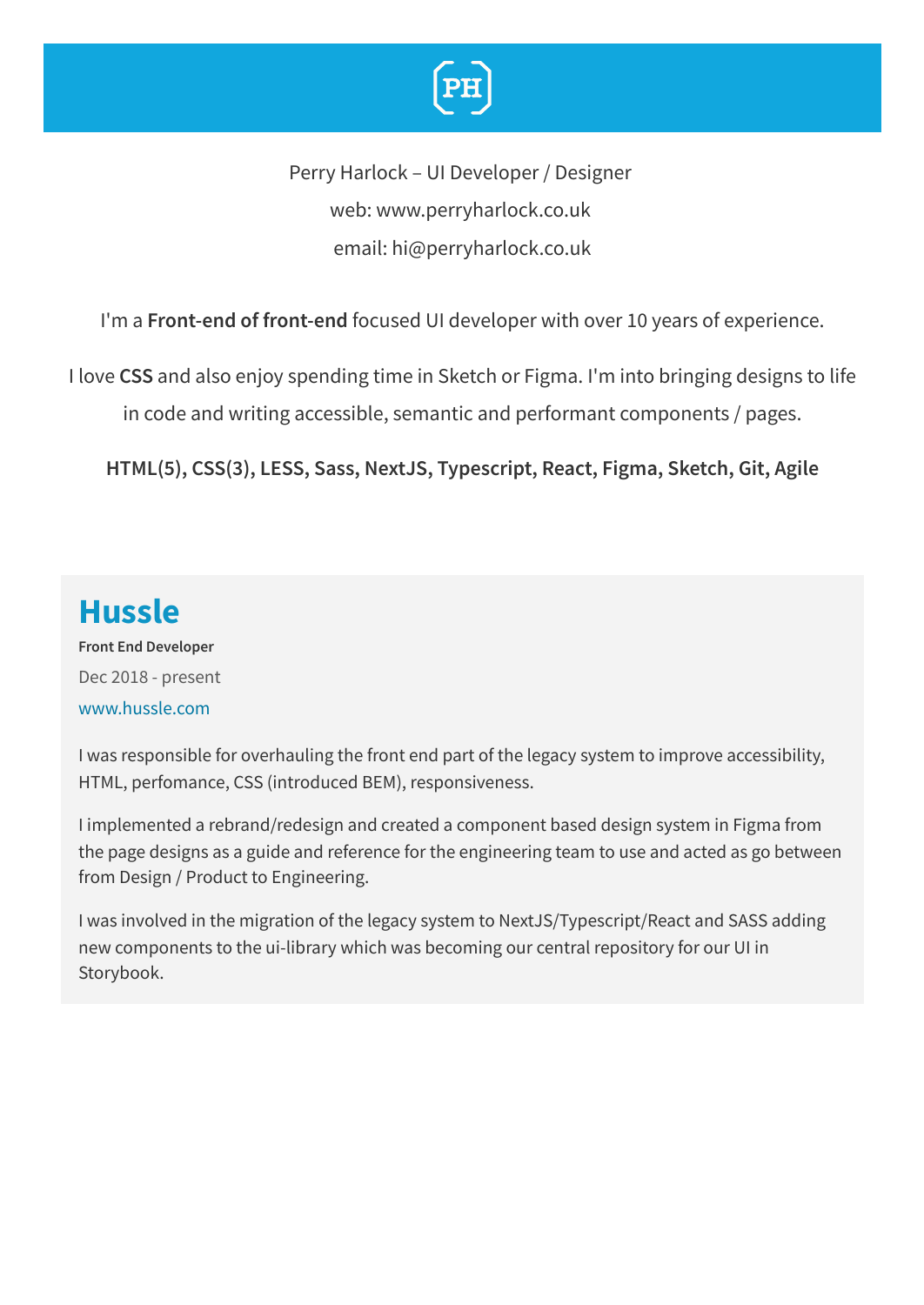### **Assertis**

**UI Developer / Designer** Mar 2015 - Dec 2018 [www.assertis.co.uk](https://www.assertis.co.uk/)

I spent my days on UI design of websites and apps as well as front end web builds.

I built and had involvement with the design of the company website www.assertis.co.uk and front end development of the new Caledonian Sleeper trains booking site. I was also responsible for the production design of the Gatwick Express App.

I was part of the team that built the Train Ticket Purchasing system for ThamesLink, Southern, Southeastern, Gatwick Express and other major train operators.

## **Hirespace**

**Front End Developer** May 2014 - Mar 2015 [www.hirespace.com](https://hirespace.com/)

I was responsible for re-designing and re-building the public facing web site, the Hire Space Blog site in addition to refining and adding functionality to the booking system used by customers.

Making the site responsive and friendlier for smaller devices was one of my main tasks as well as improving performance.

## **Nature Publishing Group**

**Front End Developer** Dec 2012 - Apr 2014 [www.nature.com](https://www.nature.com/)

My work consisted of front end design and development of an internal tool to give greater visibility of the huge amount of data being stored on the new triplestore.

I was also responsible for the design and front end code for accessibility tool  $p$ ally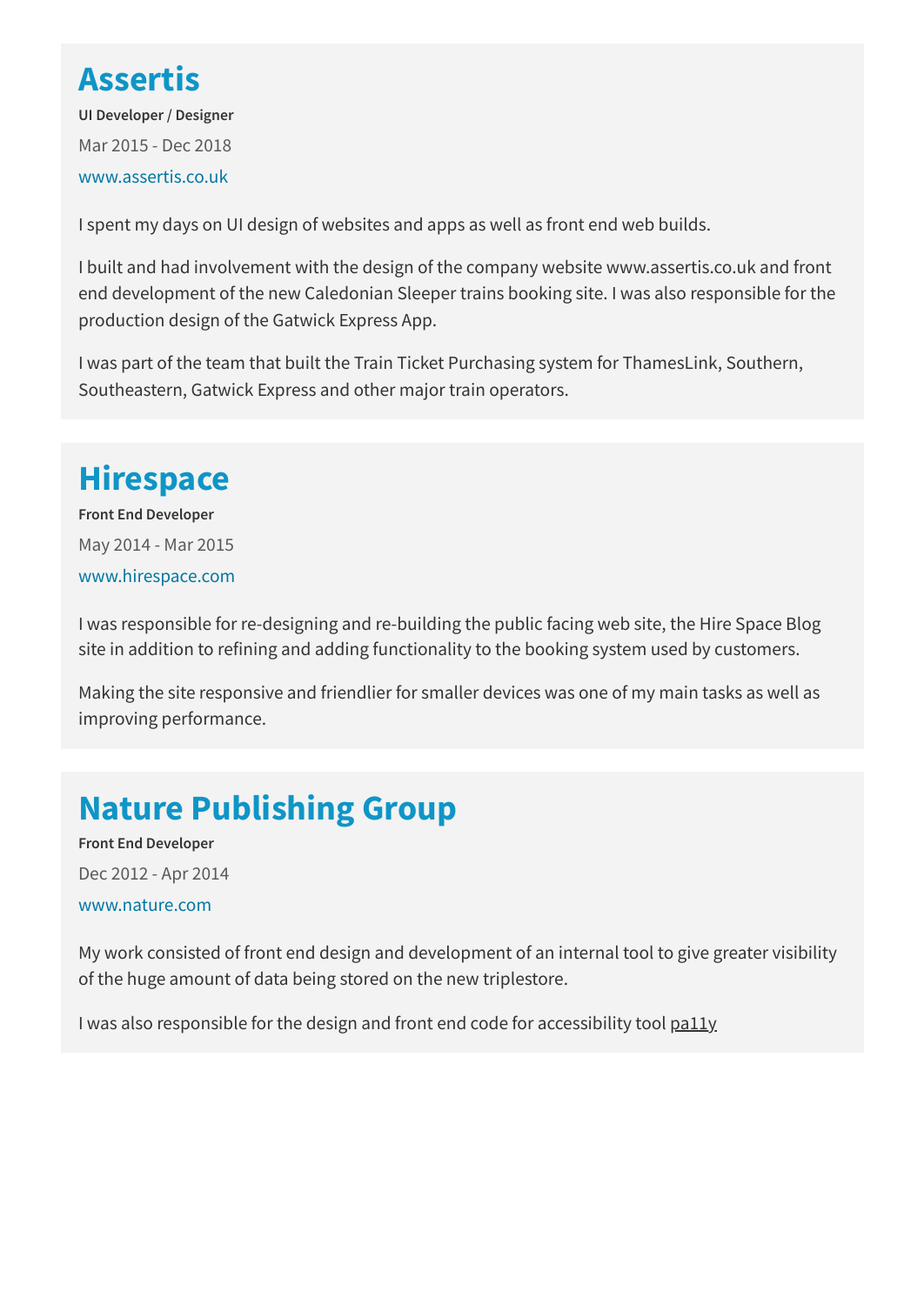### **BraveNewTalent**

**Front End Developer** Nov 2011 - Dec 2012 [www.bravenewtalent.com](https://www.bravenewtalent.com/)

My initial responsibility was for the redesign and build of the Enterprise section of the site. Working from BDD's and wireframes I coded the HTML and CSS.

I then worked across the whole site ensuring that our HTML and CSS was clean, concise and well structured, utilising Less to make our CSS as modular and re-useable as possible and model it on the 'OO' methodology of CSS. From a design perspective I regularly created wireframes using Balsamiq and designs using Photoshop for new features being added to the site.

# **Assertis**

**Front End Developer** Mar 2011 - Nov 2011 [www.assertis.co.uk](https://www.assertis.co.uk/)

Development of the front end for the MyTrainTicket site and other white label sites for third parties including Travel Supermarket and Northern Rail.

Taking Photoshop / Fireworks designs and hand-coding XHTML, CSS (with a helping hand from Sass), XSLT, Javascript / jQuery.

Responsible for molding the strategy of front end development practices including the choice of tools, standards and methods used within Assertis.

My experience with Sass led to a case study I submitted being printed in the December issue of .net magazine in December 2011.

## **Eonic Ltd**

**Front End Developer / Company Trainer** Feb 2008 - Feb 2011 [www.eonic.co.uk](https://www.eonic.co.uk/)

Responsible for developing W3C compliant websites from a layered PSD utilising XHTML, XSLT, CSS and jQuery / Javascript combined with an in-house developed CMS.

Developed as company trainer responsible for training clients on the use of the in-house CMS and to give advice on best practices for updating their newly developed web sites.